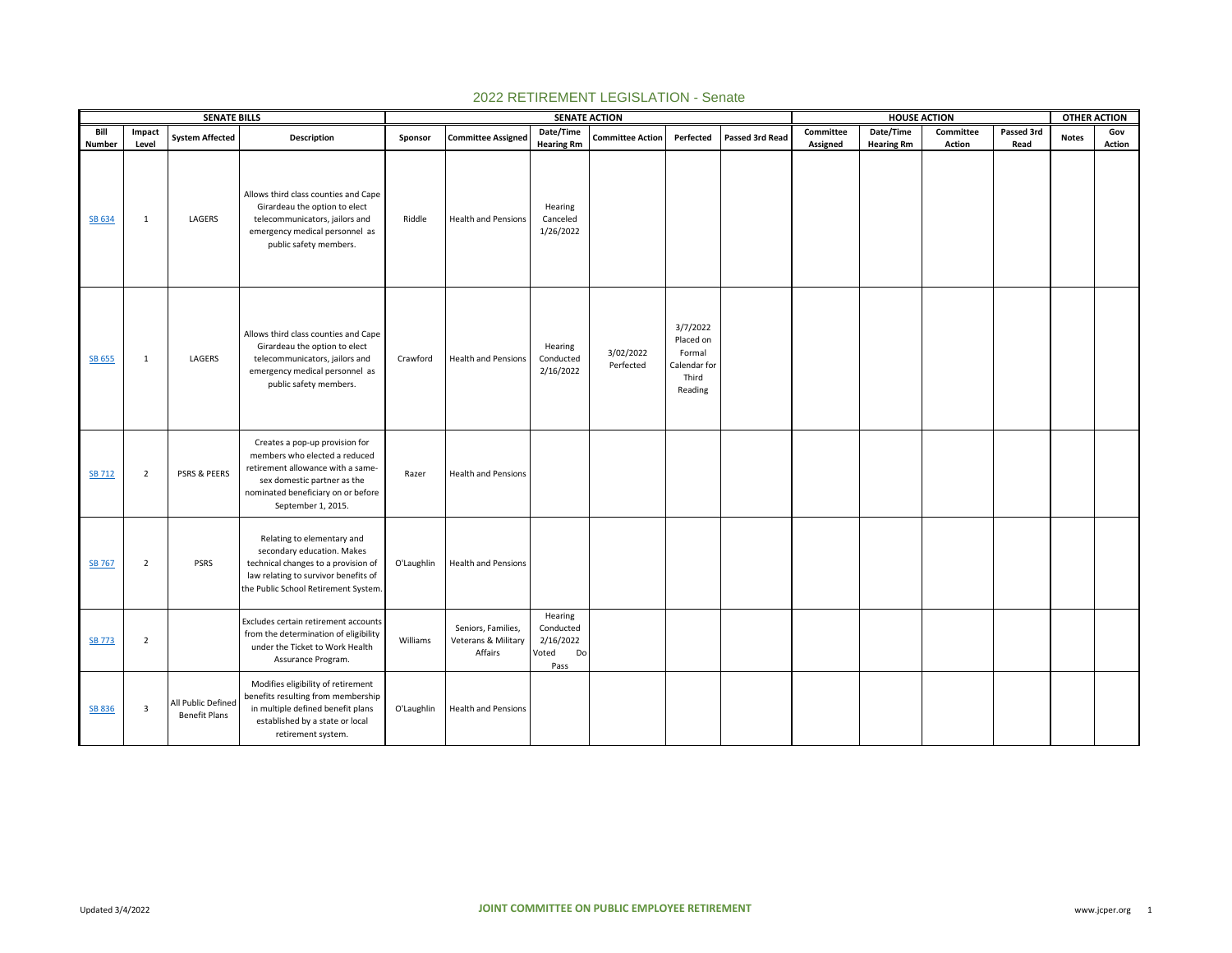| <b>SB 859</b> | $\overline{2}$ | Police Protection<br>Districts     | Authorizes the establishment of<br>police protection districts. A PPD's<br>board of directors may provide for<br>pension, and retirement and other<br>employee-type fringe-benefits. If a<br>board of directors administers its<br>own retirement or benefits-related<br>plan, it must do so by a separate five-<br>member pension board of trustees.                                                                   | Mosley  | Transportation,<br>Infrastructure and<br>Public Safety<br>Committee |                                                                                                            |  |  |  |  |  |
|---------------|----------------|------------------------------------|-------------------------------------------------------------------------------------------------------------------------------------------------------------------------------------------------------------------------------------------------------------------------------------------------------------------------------------------------------------------------------------------------------------------------|---------|---------------------------------------------------------------------|------------------------------------------------------------------------------------------------------------|--|--|--|--|--|
| SB 871        | $\overline{2}$ | All Plans                          | Modifies provisions relating to<br>income tax exemptions for certain<br>retirement benefits.                                                                                                                                                                                                                                                                                                                            | Eigel   | <b>Health and Pensions</b>                                          | Hearing<br>Conducted<br>2/16/2022<br>Executive<br>Session<br>Completed<br>2/23/2022<br>Voted<br>Do<br>Pass |  |  |  |  |  |
| SB 904        | $\overline{2}$ | All newly created<br>private plans | This bill provides that both a client<br>and a registered professional<br>employer organization (PEO) shall<br>each be deemed an employer for<br>purposes of sponsoring retirement<br>and welfare benefits plans for<br>covered employees.                                                                                                                                                                              | Hoskins | Insurance and<br>Banking                                            |                                                                                                            |  |  |  |  |  |
| <b>SB 926</b> | $\overline{2}$ | All Public Plans                   | Modifies provisions relating to ethics.<br>Modifies the pension forfeiture law.<br>Prohibits a participant of a plan who<br>is unfit for elected public office or<br>employed with the state or any local<br>government from being eligible to<br>receive any retirement benefit from<br>the plan.                                                                                                                      | Mosley  | Rules, Joint Rules,<br>Resolutions and<br>Ethics                    |                                                                                                            |  |  |  |  |  |
| SB 999        | $\mathbf{3}$   | PSRS & PEERS                       | Modifies provisions relating to<br>teacher employment. Increases the<br>length of time, from two years to<br>four years, that a retired member<br>may work after retirement without<br>losing his or her retirement benefit<br>when a district has declared a<br>teacher/employee critical shortage.<br>Repeals the prohibition on retired<br>members being employed as a<br>superintendent under critical<br>shortage. | Gannon  |                                                                     |                                                                                                            |  |  |  |  |  |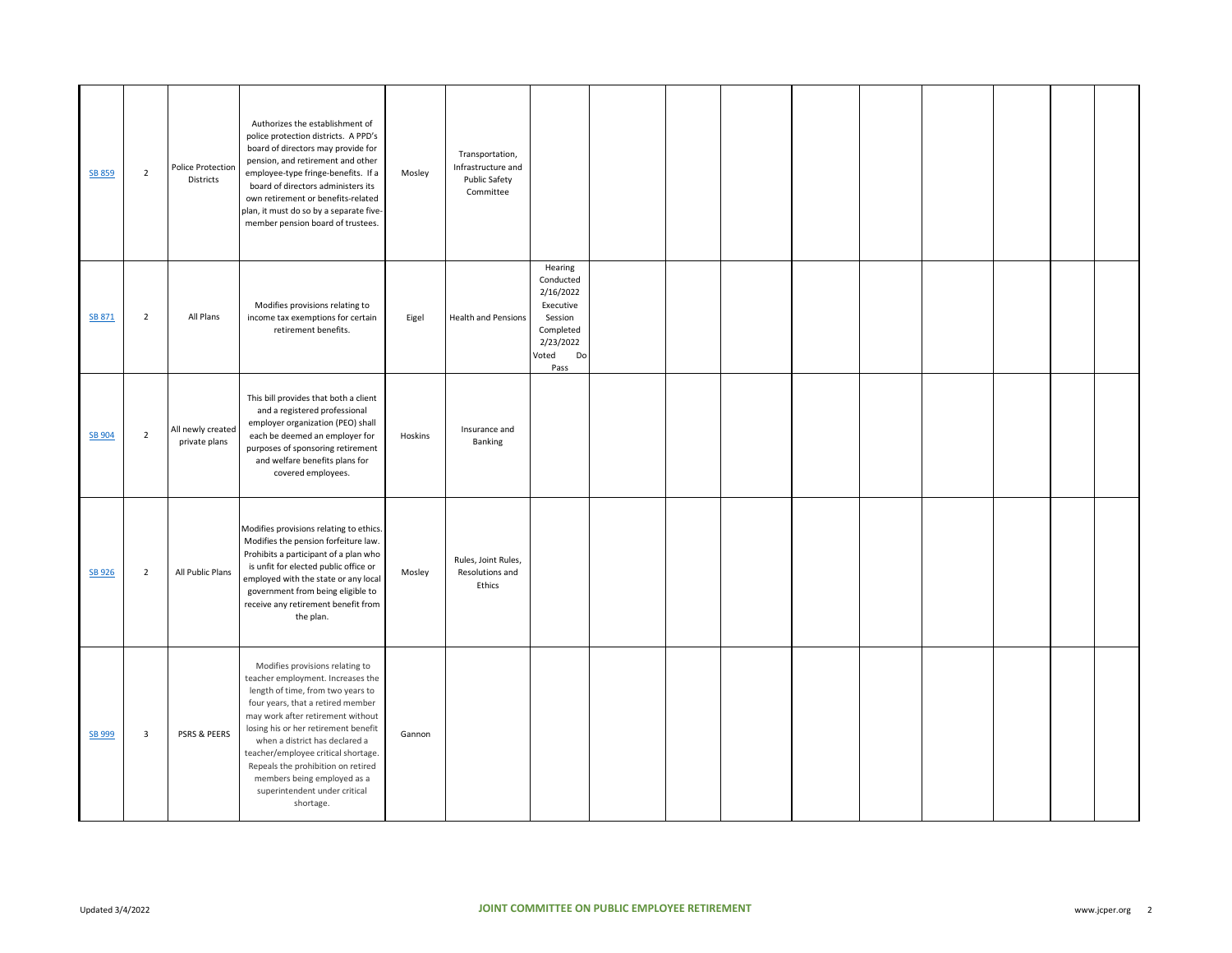| SB 1036 | $\overline{\mathbf{3}}$ | Sheriffs                    | Modifies the compensation of<br><b>County Sheriffs</b>                                                                                                                                                                                                                                                                                                            | Moon           | Local Government<br>and Elections |  |  |  |                                                                                                                                             |  |  |
|---------|-------------------------|-----------------------------|-------------------------------------------------------------------------------------------------------------------------------------------------------------------------------------------------------------------------------------------------------------------------------------------------------------------------------------------------------------------|----------------|-----------------------------------|--|--|--|---------------------------------------------------------------------------------------------------------------------------------------------|--|--|
| SB 1048 | $\overline{\mathbf{3}}$ | All Public Plans            | Prohibits public entities from<br>entering into certain contracts with<br>companies unless the contract<br>includes a written certification that<br>the company is not engaged in<br>certain activities that discriminate<br>against a firearm entity or firearm<br>trade association.                                                                            | <b>Brattin</b> | Insurance and<br>Banking          |  |  |  |                                                                                                                                             |  |  |
| SB 1053 | $\overline{2}$          | <b>MPERS</b>                | Modifies the terms of the elected<br>members of the MoDOT and<br>Highway Patrol Employees'<br>Retirement System board of<br>trustees.                                                                                                                                                                                                                             |                | Bernskoetter Health and Pensions  |  |  |  |                                                                                                                                             |  |  |
| SB 1054 | $\overline{4}$          | Sheriffs'                   | Establishes a new funding<br>mechanism for the Sheriffs'<br>Retirement System.                                                                                                                                                                                                                                                                                    |                | Bernskoetter Health and Pensions  |  |  |  |                                                                                                                                             |  |  |
| SB 1062 | $\overline{\mathbf{3}}$ | MOSERS and<br><b>MPERS</b>  | Requires the MOSERS and MPERS<br>boards of trustees to establish a buy-<br>out program for terminated vested<br>members by January 1, 2023. Such<br>members may make a one-time<br>election to receive a lump sum<br>payment equal to sixty percent of<br>the present value of their deferred<br>annuity, or a greater percentage, if<br>determined by the board. | Crawford       | <b>Health and Pensions</b>        |  |  |  |                                                                                                                                             |  |  |
| SB 1098 | $\overline{\mathbf{3}}$ | Al Public School<br>Systems | Modifies the salary for permanent<br>contract teachers for all public school<br>systems. This provision does not<br>apply to St. Louis City.;                                                                                                                                                                                                                     | Burlison       |                                   |  |  |  | 1 = No impact on retirement benefit                                                                                                         |  |  |
| SB 1125 | $\mathbf{1}$            | <b>Private Entities</b>     | Establishes the Missouri Workplace<br>Retirement Savings Plan that private<br>business entities may join.                                                                                                                                                                                                                                                         | Arthur         |                                   |  |  |  | 2 = No substantial proposed change<br>3 = May constitute a substantial proposed change<br>4 = Does constitute a substantial proposed change |  |  |
| SB 1155 | $\overline{\mathbf{3}}$ | <b>MPERS</b>                | This act allows uniformed members<br>of the Missouri State Highway Patrol<br>covered by the 2011 Tier to be<br>eligible for BackDROP.                                                                                                                                                                                                                             | Luetkemeyer    |                                   |  |  |  |                                                                                                                                             |  |  |
| SB 1171 | $\overline{\mathbf{3}}$ | All Plans                   | The act also prohibits any limited<br>iability company or corporation from<br>being discriminated against or given<br>preferential treatment based on an<br>environmental, social and<br>governance score, as defined in the<br>act.                                                                                                                              | Moon           |                                   |  |  |  |                                                                                                                                             |  |  |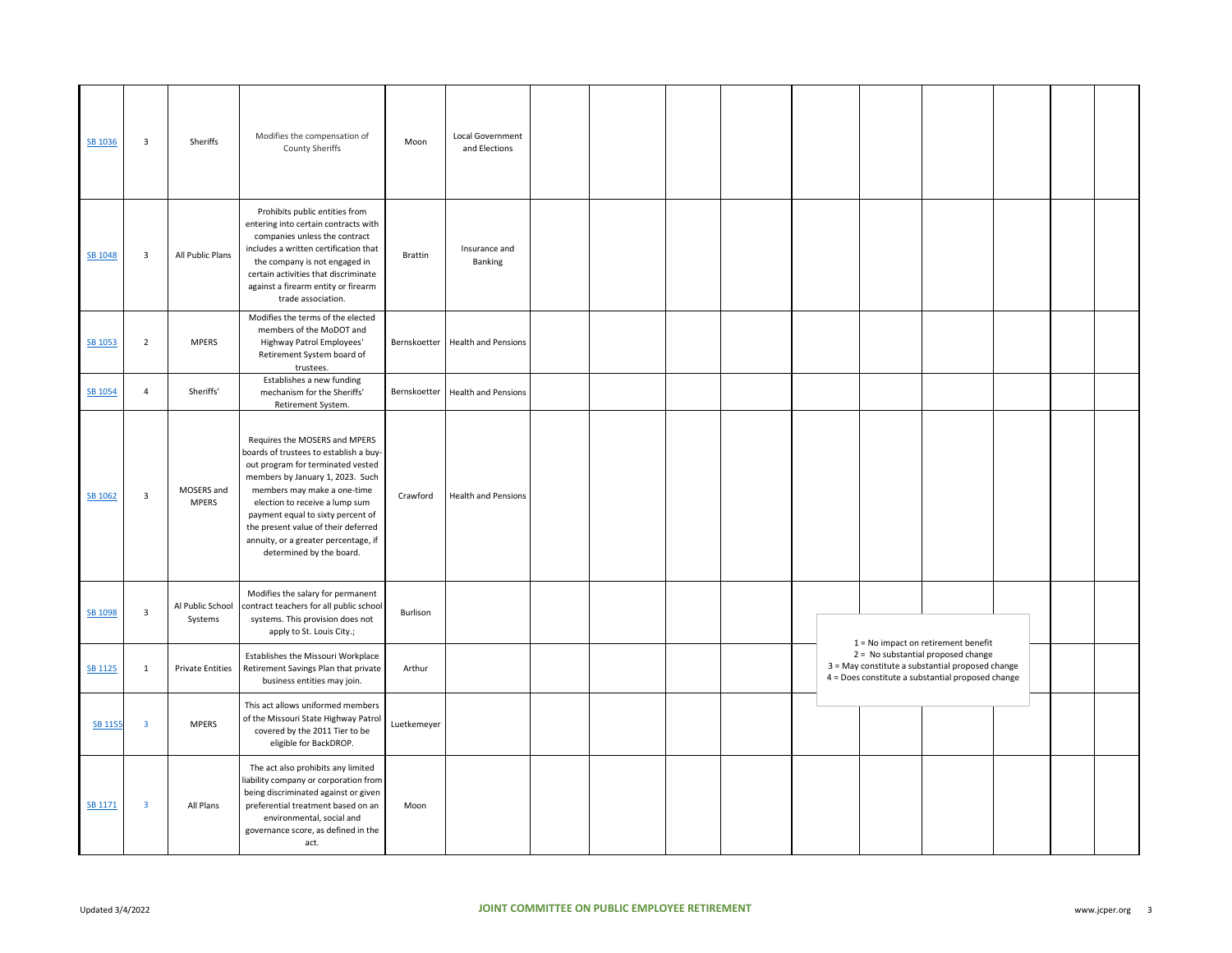| SB 1213       | $\overline{2}$          | <b>Private Entities</b> | Establishes the Missouri Workplace<br>Retirement Savings Plan that private<br>business entities may join.                                                                                                                                                                                     | Crawford     |  |  |  |  |  |  |
|---------------|-------------------------|-------------------------|-----------------------------------------------------------------------------------------------------------------------------------------------------------------------------------------------------------------------------------------------------------------------------------------------|--------------|--|--|--|--|--|--|
| SB 1239       | $\overline{\mathbf{3}}$ | All Plans               | Any retirement system established<br>by the state or any political<br>subdivision are prohibited from<br>contracting with or investing in<br>individuals, partnerships,<br>corporations, or other legal entities<br>investing or doing business with<br>Russia.                               | Rizzo        |  |  |  |  |  |  |
| <b>SJR 54</b> | $\overline{\mathbf{3}}$ | Sheriffs'               | This proposed constitutional<br>amendment, if approved by the<br>voters, provides that a fee of three<br>dollars, in addition to other fees as<br>may be imposed by the laws of this<br>state, shall be imposed on the initial<br>filing of any criminal case in the<br>courts of this state. | Bernskoetter |  |  |  |  |  |  |
|               |                         |                         |                                                                                                                                                                                                                                                                                               |              |  |  |  |  |  |  |
|               |                         |                         |                                                                                                                                                                                                                                                                                               |              |  |  |  |  |  |  |
|               |                         |                         |                                                                                                                                                                                                                                                                                               |              |  |  |  |  |  |  |
|               |                         |                         |                                                                                                                                                                                                                                                                                               |              |  |  |  |  |  |  |
|               |                         |                         |                                                                                                                                                                                                                                                                                               |              |  |  |  |  |  |  |
|               |                         |                         |                                                                                                                                                                                                                                                                                               |              |  |  |  |  |  |  |
|               |                         |                         |                                                                                                                                                                                                                                                                                               |              |  |  |  |  |  |  |
|               |                         |                         |                                                                                                                                                                                                                                                                                               |              |  |  |  |  |  |  |
|               |                         |                         |                                                                                                                                                                                                                                                                                               |              |  |  |  |  |  |  |
|               |                         |                         |                                                                                                                                                                                                                                                                                               |              |  |  |  |  |  |  |
|               |                         |                         |                                                                                                                                                                                                                                                                                               |              |  |  |  |  |  |  |
|               |                         |                         |                                                                                                                                                                                                                                                                                               |              |  |  |  |  |  |  |
|               |                         |                         |                                                                                                                                                                                                                                                                                               |              |  |  |  |  |  |  |
|               |                         |                         |                                                                                                                                                                                                                                                                                               |              |  |  |  |  |  |  |
|               |                         |                         |                                                                                                                                                                                                                                                                                               |              |  |  |  |  |  |  |
|               |                         |                         |                                                                                                                                                                                                                                                                                               |              |  |  |  |  |  |  |
|               |                         |                         |                                                                                                                                                                                                                                                                                               |              |  |  |  |  |  |  |
|               |                         |                         |                                                                                                                                                                                                                                                                                               |              |  |  |  |  |  |  |
|               |                         |                         |                                                                                                                                                                                                                                                                                               |              |  |  |  |  |  |  |
|               |                         |                         |                                                                                                                                                                                                                                                                                               |              |  |  |  |  |  |  |
|               |                         |                         |                                                                                                                                                                                                                                                                                               |              |  |  |  |  |  |  |
|               |                         |                         |                                                                                                                                                                                                                                                                                               |              |  |  |  |  |  |  |
|               |                         |                         |                                                                                                                                                                                                                                                                                               |              |  |  |  |  |  |  |
|               |                         |                         |                                                                                                                                                                                                                                                                                               |              |  |  |  |  |  |  |
|               |                         |                         |                                                                                                                                                                                                                                                                                               |              |  |  |  |  |  |  |
|               |                         |                         |                                                                                                                                                                                                                                                                                               |              |  |  |  |  |  |  |
|               |                         |                         |                                                                                                                                                                                                                                                                                               |              |  |  |  |  |  |  |
|               |                         |                         |                                                                                                                                                                                                                                                                                               |              |  |  |  |  |  |  |
|               |                         |                         |                                                                                                                                                                                                                                                                                               |              |  |  |  |  |  |  |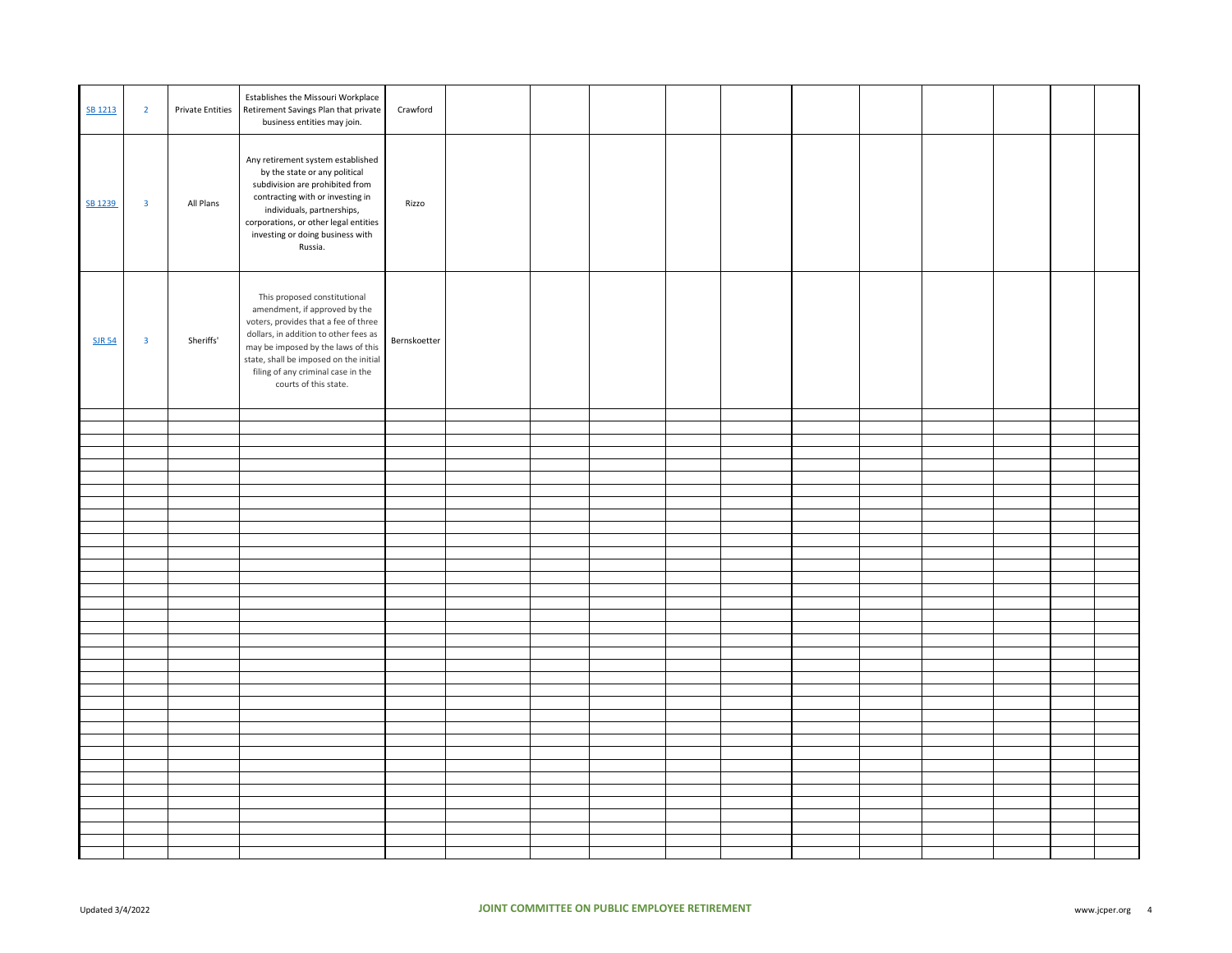|                | <b>HOUSE BILLS</b><br>Impact |                                                                                                    |                                                                                                                                                                                                                                                                         | <b>HOUSE ACTION</b> |                           |                                                                                                            |                                                                                                                                       |                                                                        |                    |                       |                                | <b>SENATE ACTION</b> |                    |              | <b>OTHER ACTION</b> |
|----------------|------------------------------|----------------------------------------------------------------------------------------------------|-------------------------------------------------------------------------------------------------------------------------------------------------------------------------------------------------------------------------------------------------------------------------|---------------------|---------------------------|------------------------------------------------------------------------------------------------------------|---------------------------------------------------------------------------------------------------------------------------------------|------------------------------------------------------------------------|--------------------|-----------------------|--------------------------------|----------------------|--------------------|--------------|---------------------|
| Bill<br>Number | Level                        | <b>System Affected</b>                                                                             | Description                                                                                                                                                                                                                                                             | Sponsor             | Committee<br>Assigned     | Date/Time<br><b>Hearing Rm</b>                                                                             | Committee<br>Action                                                                                                                   | Perfected                                                              | Passed 3rd<br>Read | Committee<br>Assigned | Date/Time<br><b>Hearing Rm</b> | Committee<br>Action  | Passed 3rd<br>Read | <b>Notes</b> | Gov<br>Action       |
| <b>HB 1473</b> | 1                            | LAGERS                                                                                             | Allows third class counties and Cape<br>Girardeau the option to elect<br>telecommunicators, jailors and emergency<br>medical personnel as public safety members.                                                                                                        | Pike                | Pensions                  | Hearing<br>Conducted<br>1/12/2022<br>Executive<br>Session<br>Completed<br>1/19/2022<br>Voted<br>Do Pass    | 1/19/2022<br>Referred to<br>Rules -<br>Administrative<br>Oversight<br>Executive<br>Session<br>Completed<br>2/14/2022<br>Voted Do Pass | 3/01/2022<br>Perfected                                                 |                    |                       |                                |                      |                    |              |                     |
| <b>HB 1476</b> | $\overline{2}$               | St. Louis Police<br>Retirement System                                                              | Transfers control of the City of St. Louis<br>Police Department to the Board of Police<br>Commissioners. Modifies the composition of<br>the retirement system's board of trustees.                                                                                      | Schroer             |                           |                                                                                                            |                                                                                                                                       |                                                                        |                    |                       |                                |                      |                    |              |                     |
| <b>HB1506</b>  | $\overline{\mathbf{3}}$      | CERF                                                                                               | Authorizes a waiver for certain penalties for<br>late payment of property taxes.                                                                                                                                                                                        | Ellebracht          |                           |                                                                                                            |                                                                                                                                       |                                                                        |                    |                       |                                |                      |                    |              |                     |
| HB1564         | 1                            | <b>Blind Pension Fund</b>                                                                          | Modifies the mailing requirements for the<br>Blind Pension Fund.                                                                                                                                                                                                        | Griffith            |                           |                                                                                                            |                                                                                                                                       |                                                                        |                    |                       |                                |                      |                    |              |                     |
| HB1615         | $\mathbf{1}$                 | Public pension plans<br>sponsored by<br>political<br>subdivisions                                  | Provides that members of the General<br>Assembly are ex officio members of all<br>boards, commissions, committees, councils<br>and other legislative or regulatory bodies of<br>all political subdivisions within the<br>boundaries of a member's legislative district. | Lovasco             |                           |                                                                                                            |                                                                                                                                       |                                                                        |                    |                       |                                |                      |                    |              |                     |
| HB1670         | $\overline{\mathbf{3}}$      | Certain Government<br>Entities                                                                     | Creates a provision that prohibits certain<br>government entities from doing business<br>with entities that require individuals to<br>undergo COVID-19 vaccinations or provide<br>proof of COVID-19 vaccination.                                                        | Seitz               | Judiciary                 | Hearing<br>Conducted<br>2/16/2022<br>Action<br>Postponed                                                   |                                                                                                                                       |                                                                        |                    |                       |                                |                      |                    |              |                     |
| HB1676         | $\overline{\mathbf{3}}$      | LAGERS                                                                                             | Changes the job title of "emergency<br>telecommunicators" to "emergency<br>telecommunicator first responders."                                                                                                                                                          | Perkins             |                           |                                                                                                            |                                                                                                                                       |                                                                        |                    |                       |                                |                      |                    |              |                     |
| HB1691         | $\overline{2}$               | Public pension plans<br>sponsored by<br>certain political<br>subdivisions as<br>defined by the act | Prohibits the state and certain political<br>subdivisions from entering into a contract<br>with a employer or company that engages in<br>discrimination against unvaccinated, as<br>described in the act.                                                               | <b>Boggs</b>        | Judiciary                 | Hearing<br>Conducted<br>1/25/2022                                                                          |                                                                                                                                       |                                                                        |                    |                       |                                |                      |                    |              |                     |
| HB1732         | 1                            | <b>Private Entities</b>                                                                            | Establishes the Missouri Workplace<br>Retirement Savings Plan that private business<br>entities may join.                                                                                                                                                               | O'Donnell           | Financial<br>Institutions | Hearing<br>Conducted<br>1/12/2022<br>Executive<br>Completed<br>1/19/2022<br><b>HCS</b><br>Voted<br>Do Pass | 1/20/2022<br>Referred to<br>Rules -<br>Administrative<br>Oversight<br>Executive<br>Session<br>Completed<br>2/07/2022<br>Voted Do Pass | 3/1/2022<br>Placed on<br>Informal<br>Calendar<br>3/3/2022<br>Perfected |                    |                       |                                |                      |                    |              |                     |
| HB1831         | $\overline{\mathbf{3}}$      | St. Louis PSRS                                                                                     | Provides a one time supplemental payment<br>for retired members and beneficiaries of the<br>St. Louis PSRS, subject to state<br>appropriations.                                                                                                                         | Gray                |                           |                                                                                                            |                                                                                                                                       |                                                                        |                    |                       |                                |                      |                    |              |                     |

## 2022 REGULAR SESSION - HOUSE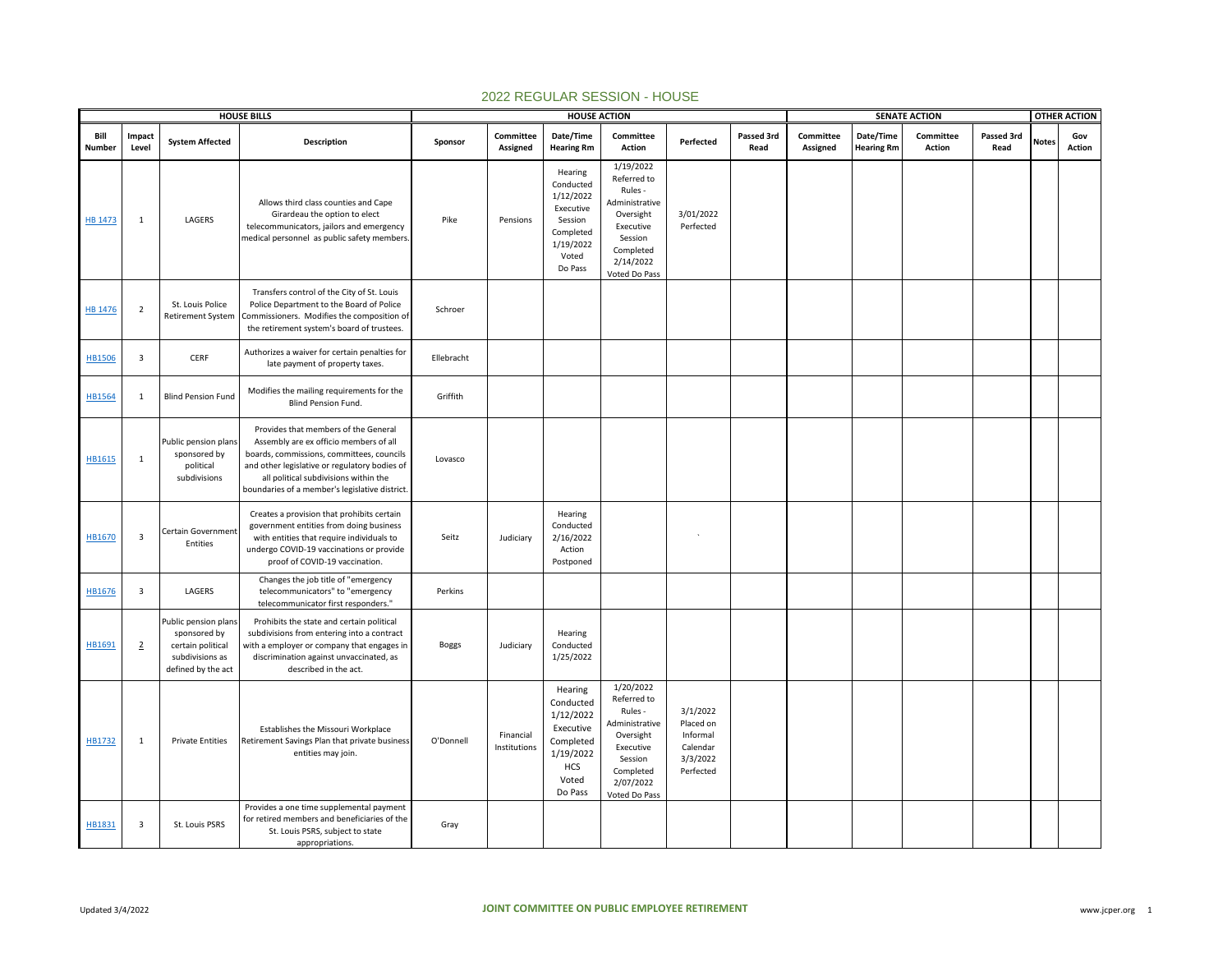| HB1881        | $\overline{\mathbf{3}}$ | PSRS and PEERS                                         | Modifies the working after retirement critical<br>shortage law for PSRS and PEERS. Increases<br>the length of time, from two years to four<br>years, that a retired member may work after<br>retirement without losing his or her<br>retirement benefit when a district has<br>declared a teacher/employee critical<br>shortage.                                                                                                                                                                     | Black (7)        | Elementary<br>and<br>Secondary<br>Education | Hearing<br>Completed<br>2/22/2022<br>Executive<br>Session<br>Completed<br>2/23/2022<br>Voted<br>Do Pass              | 2/24/2022<br>Referred to<br>Rules -<br>Legislative<br>Oversight                                                    |  |  |  |  |
|---------------|-------------------------|--------------------------------------------------------|------------------------------------------------------------------------------------------------------------------------------------------------------------------------------------------------------------------------------------------------------------------------------------------------------------------------------------------------------------------------------------------------------------------------------------------------------------------------------------------------------|------------------|---------------------------------------------|----------------------------------------------------------------------------------------------------------------------|--------------------------------------------------------------------------------------------------------------------|--|--|--|--|
| <b>HB1886</b> | 1                       | LAGERS                                                 | Repeals the prohibition on counties other<br>than third class counties and Cape Girardeau<br>County from being able to elect to cover<br>emergency telecommunicators, jailors, and<br>emergency medical service personnel as<br>public safety members.                                                                                                                                                                                                                                               | Rogers           |                                             |                                                                                                                      |                                                                                                                    |  |  |  |  |
| HB1925        | $\mathbf{1}$            | <b>Blind Pension Fund</b>                              | Modifies the mailing requirements for the<br>Blind Pension Fund.                                                                                                                                                                                                                                                                                                                                                                                                                                     | Walsh Moore (93) |                                             |                                                                                                                      |                                                                                                                    |  |  |  |  |
| HB1927        | $\mathbf{1}$            |                                                        | Excludes certain retirement accounts from<br>the determination of eligibility under the<br>Ticket to Work Health Assurance Program.                                                                                                                                                                                                                                                                                                                                                                  | Walsh Moore (93) |                                             |                                                                                                                      |                                                                                                                    |  |  |  |  |
| <b>HB1984</b> | $\overline{2}$          | <b>MPERS</b>                                           | Modifies the terms of the elected members<br>of the MoDOT and Highway Patrol<br>Employees' Retirement System board of<br>trustees.                                                                                                                                                                                                                                                                                                                                                                   | Hovis            | Pensions                                    | Hearing<br>Completed<br>02/09/2022<br>Executive<br>Completed<br>2/16/2022<br>HCS<br>Voted<br>Do Pass                 | 2/22/2022<br>Referred<br>to Consent and<br>House<br>Procedure<br>Hearing<br>Completed<br>3/1/2022<br>Voted Do Pass |  |  |  |  |
| <b>HB1998</b> | $\overline{\mathbf{3}}$ | PSRS, PEERS, Kansas<br>City PSRS and St.<br>Louis PSRS | Allows school districts to issue school district<br>teaching permits for persons without a<br>certificate of license to teach granted by the<br>State Board Of Education.                                                                                                                                                                                                                                                                                                                            | Davidson         | Elementary<br>and<br>Secondary<br>Education | Hearing<br>Completed<br>2/22/2022<br>Executive<br>Session<br>Completed<br>3/1/2022<br><b>HCS</b><br>Voted Do<br>Pass | 3/02/2022<br>Referred to<br>Rules -<br>Legislative<br>Oversight                                                    |  |  |  |  |
| HB2057        | $\overline{\mathbf{3}}$ | LAGERS                                                 | Changes the job title of "emergency<br>telecommunicators" to "telecommunicator<br>first responders."                                                                                                                                                                                                                                                                                                                                                                                                 | Sauls            |                                             |                                                                                                                      |                                                                                                                    |  |  |  |  |
| <b>HB2089</b> | $\overline{\mathbf{3}}$ | PSRS and PEERS                                         | Modifies provisions relating to teacher<br>employment. Modifies the working after<br>retirement critical shortage law for PSRS and<br>PEERS. Increases the length of time, from<br>two years to four years, that a retired<br>member may work after retirement without<br>losing his or her retirement benefit when a<br>district has declared a teacher/employee<br>critical shortage. Repeals the prohibition on<br>retired members being employed as a<br>superintendent under critical shortage. | Pollitt          |                                             |                                                                                                                      |                                                                                                                    |  |  |  |  |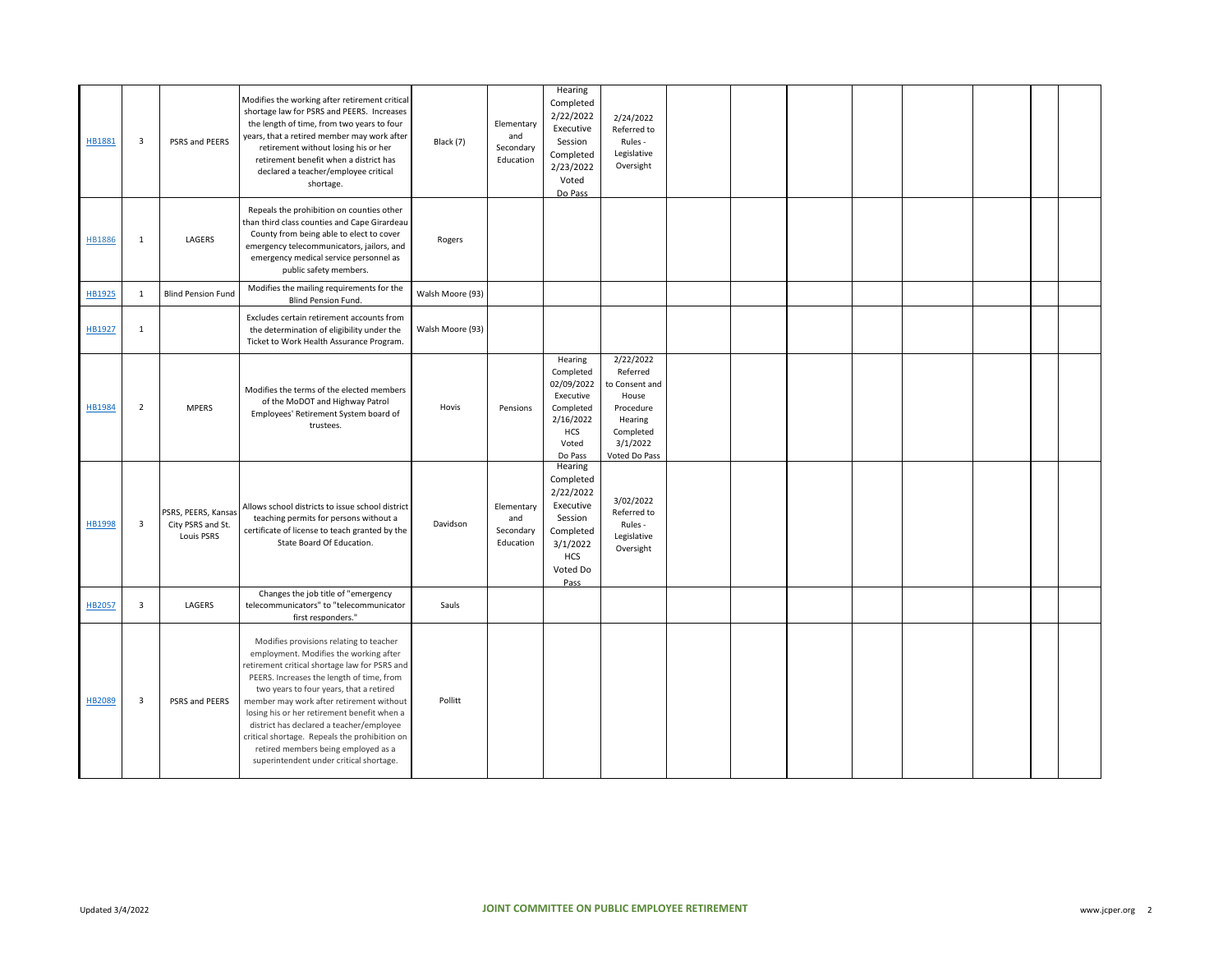| HB2114 | 3                       | PSRS & PEERS                                           | 169.560: Modifies the amount of<br>compensation that a retired PSRS member<br>may earn without a discontinuance of the<br>member's retirement benefit while working<br>after retirement in a position that does not<br>require teacher certification. Instead of<br>compensation being limited to sixty percent<br>of the minimum teacher's salary, allowable<br>compensation will be limited to the annual<br>earnings limit applicable to a Social Security<br>recipient working while receiving Social<br>Security benefits. 169.596: Increases the<br>length of time, from two years to four years,<br>that a retired member may work after<br>retirement without losing his or her<br>retirement benefit when a school district has<br>declared a teacher/employee | Black (7)           | Pensions | Hearing<br>Completed<br>1/26/2022<br>Executive<br>Session<br>Completed<br>02/09/2022<br>Voted<br>Do Pass | 2/10/2022<br>Referred to<br>Rules -<br>Administrative<br>Oversight |  |  |  |  |
|--------|-------------------------|--------------------------------------------------------|-------------------------------------------------------------------------------------------------------------------------------------------------------------------------------------------------------------------------------------------------------------------------------------------------------------------------------------------------------------------------------------------------------------------------------------------------------------------------------------------------------------------------------------------------------------------------------------------------------------------------------------------------------------------------------------------------------------------------------------------------------------------------|---------------------|----------|----------------------------------------------------------------------------------------------------------|--------------------------------------------------------------------|--|--|--|--|
| HB2161 | 3                       | PSRS                                                   | Reauthorizes the 2.55 multiplier for teachers<br>retiring with 32 or more years of service. E.C.                                                                                                                                                                                                                                                                                                                                                                                                                                                                                                                                                                                                                                                                        | Dinkins             |          |                                                                                                          |                                                                    |  |  |  |  |
| HB2194 | 3                       | PSRS & PEERS                                           | Modifies the amount of compensation that a<br>retired PSRS member may earn without a<br>discontinuance of the member's retirement<br>benefit while working after retirement in a<br>position that does not require teacher<br>certification. Instead of compensation being<br>limited to sixty percent of the minimum<br>teacher's salary, allowable compensation will<br>be sixty percent of the average teacher's<br>salary for the primary district the person is<br>employed in after retirement.                                                                                                                                                                                                                                                                   | <b>Kelley (127)</b> |          |                                                                                                          |                                                                    |  |  |  |  |
| HB2216 | $\overline{\mathbf{3}}$ | PSRS & PEERS                                           | Modifies the amount of compensation that a<br>retired PSRS member may earn without a<br>discontinuance of the member's retirement<br>benefit while working after retirement in a<br>position that does not require teacher<br>certification. Instead of compensation being<br>limited to sixty percent of the minimum<br>teacher's salary, allowable compensation will<br>be sixty percent of the average teacher's<br>salary for the primary district the person is<br>employed in after retirement.                                                                                                                                                                                                                                                                   | Bromley             | Pensions |                                                                                                          |                                                                    |  |  |  |  |
| HB2234 | $\overline{2}$          | MOSERS, MPERS,<br><b>Judicial Retirement</b><br>System | Modifies multiple provisions for MOSERS,<br>MPERS and the Judicial Retirement System.                                                                                                                                                                                                                                                                                                                                                                                                                                                                                                                                                                                                                                                                                   | Black (7)           | Pensions | Hearing<br>Completed<br>1/26/2022<br>Executive<br>Session<br>Completed<br>02/09/2022<br>Voted<br>Do Pass | 2/10/2022<br>Referred to<br>Rules -<br>Administrative<br>Oversight |  |  |  |  |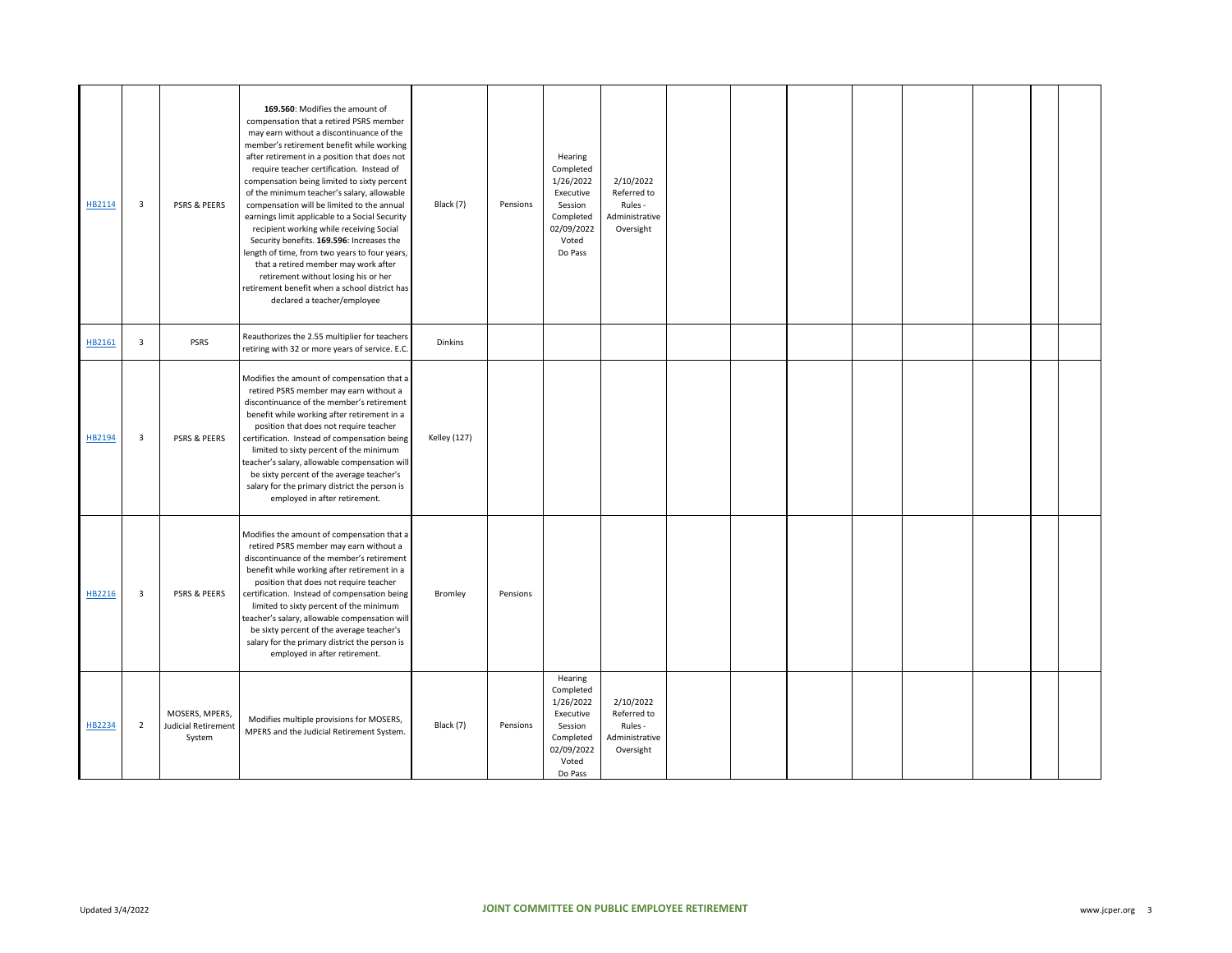| HB2235        | 3                       | MOSERS and<br><b>MPERS</b>                   | Requires the MOSERS and MPERS boards of<br>trustees to establish a buy-out program for<br>terminated vested members by January 1,<br>2023. Such members may make a one-time<br>election to receive a lump sum payment<br>equal to sixty percent of the present value of<br>their deferred annuity, or a greater<br>percentage, if determined by the board. | Black (7) |                                             |                                                                                                                        |                                                                                                                                      |                                                                                                          |                                                                                                                            |  |  |  |
|---------------|-------------------------|----------------------------------------------|------------------------------------------------------------------------------------------------------------------------------------------------------------------------------------------------------------------------------------------------------------------------------------------------------------------------------------------------------------|-----------|---------------------------------------------|------------------------------------------------------------------------------------------------------------------------|--------------------------------------------------------------------------------------------------------------------------------------|----------------------------------------------------------------------------------------------------------|----------------------------------------------------------------------------------------------------------------------------|--|--|--|
| HB2236        | $\overline{\mathbf{3}}$ | MOSERS and<br><b>MPERS</b>                   | Allows a retired member of MOSERS or<br>MPERS who returns to employment and<br>subsequently marries to elect a joint and<br>survivor option benefit plan upon re-entry<br>into retirement if the member was not<br>eligible for a joint and survivor option benefit<br>plan at the original retirement date.                                               | Black (7) |                                             |                                                                                                                        |                                                                                                                                      |                                                                                                          |                                                                                                                            |  |  |  |
| <b>HB2245</b> | $\overline{\mathbf{3}}$ | <b>MPERS</b>                                 | Permits uniformed members of the Highway<br>Patrol who are members of the 2011 Tier to<br>be eligible for BackDROP.                                                                                                                                                                                                                                        | Copeland  | Pensions                                    |                                                                                                                        |                                                                                                                                      |                                                                                                          |                                                                                                                            |  |  |  |
| HB2304        | $\overline{\mathbf{3}}$ | <b>PSRS &amp; PEERS</b>                      | Creates a provision that allows a retired<br>person to continue to receive their<br>retirement benefit to be employed on a part-<br>time or temporary substitute basis without<br>discontinuance of the persons retirement<br>benefit.                                                                                                                     | Lewis     | Elementary<br>and<br>Secondary<br>Education | Hearing<br>Conducted<br>1/13/2022<br>Executive<br>Session<br>Completed<br>1/25/2022<br><b>HCS</b><br>Voted<br>Do Pass  | 1/27/2022<br>Referred to<br>Rules -<br>Legislative<br>Oversight<br>Executive<br>Session<br>Completed<br>2/1/2022<br>Voted<br>Do Pass | 2/16/2022<br>Placed on<br>Informal<br>Perfection<br>Calendar<br>3/1/2022<br>Perfected with<br>Amendments | 3/02/2022<br>Referred to<br><b>Fiscal Review</b><br>3/03/2022<br>Placed on<br>Informal<br>Calendar<br>for Third<br>Reading |  |  |  |
| HB2352        | $\overline{\mathbf{3}}$ | St. Louis PSRS                               | Provides a one time supplemental payment<br>for retired members and beneficiaries of the<br>St. Louis PSRS, subject to state<br>appropriations.                                                                                                                                                                                                            | Anderson  |                                             |                                                                                                                        |                                                                                                                                      |                                                                                                          |                                                                                                                            |  |  |  |
| HB2381        | $\overline{3}$          | LAGERS                                       | Changes the job title of "emergency<br>telecommunicators" to "telecommunicator<br>first responders."                                                                                                                                                                                                                                                       | Roden     | <b>Public Safety</b>                        | Hearing<br>Conducted<br>1/25/2022<br>Executive<br>Session<br>Completed<br>02/01/2022<br><b>HCS</b><br>Voted<br>Do Pass | 2/1/2022<br>Referred to<br>Rules -<br>Legislative<br>Oversight<br>Hearing<br>Completed<br>3/3/2022<br>Voted Do Pass                  |                                                                                                          |                                                                                                                            |  |  |  |
| HB2400        | $\overline{2}$          | All newly created<br>private plans           | This bill provides that both a client and a<br>registered professional employer<br>organization (PEO) shall each be deemed an<br>employer for purposes of sponsoring<br>retirement and welfare benefits plans for<br>covered employees.                                                                                                                    | Houx      | Pensions                                    | Hearing<br>Completed<br>2/16/2022<br>Executive<br>Session<br>Completed<br>2/23/2022<br>Voted<br>Do Pass                | 2/23/2022<br>Referred to<br>Consent and<br>House<br>Procedure<br>Hearing<br>Scheduled<br>3/1/2022<br>Voted Do Pass                   |                                                                                                          |                                                                                                                            |  |  |  |
| HB2430        | $\overline{\mathbf{3}}$ | PSRS                                         | Reauthorizes the 2.55 multiplier for teachers<br>retiring with 32 or more years of service.                                                                                                                                                                                                                                                                | Black (7) |                                             |                                                                                                                        |                                                                                                                                      |                                                                                                          |                                                                                                                            |  |  |  |
| HB2432        | $\overline{2}$          | St. Louis Police<br><b>Retirement System</b> | Transfers control of the City of St. Louis<br>Police Department to the Board of Police<br>Commissioners. Modifies the composition of<br>the retirement system's board of trustees.                                                                                                                                                                         | Roden     |                                             |                                                                                                                        |                                                                                                                                      |                                                                                                          |                                                                                                                            |  |  |  |